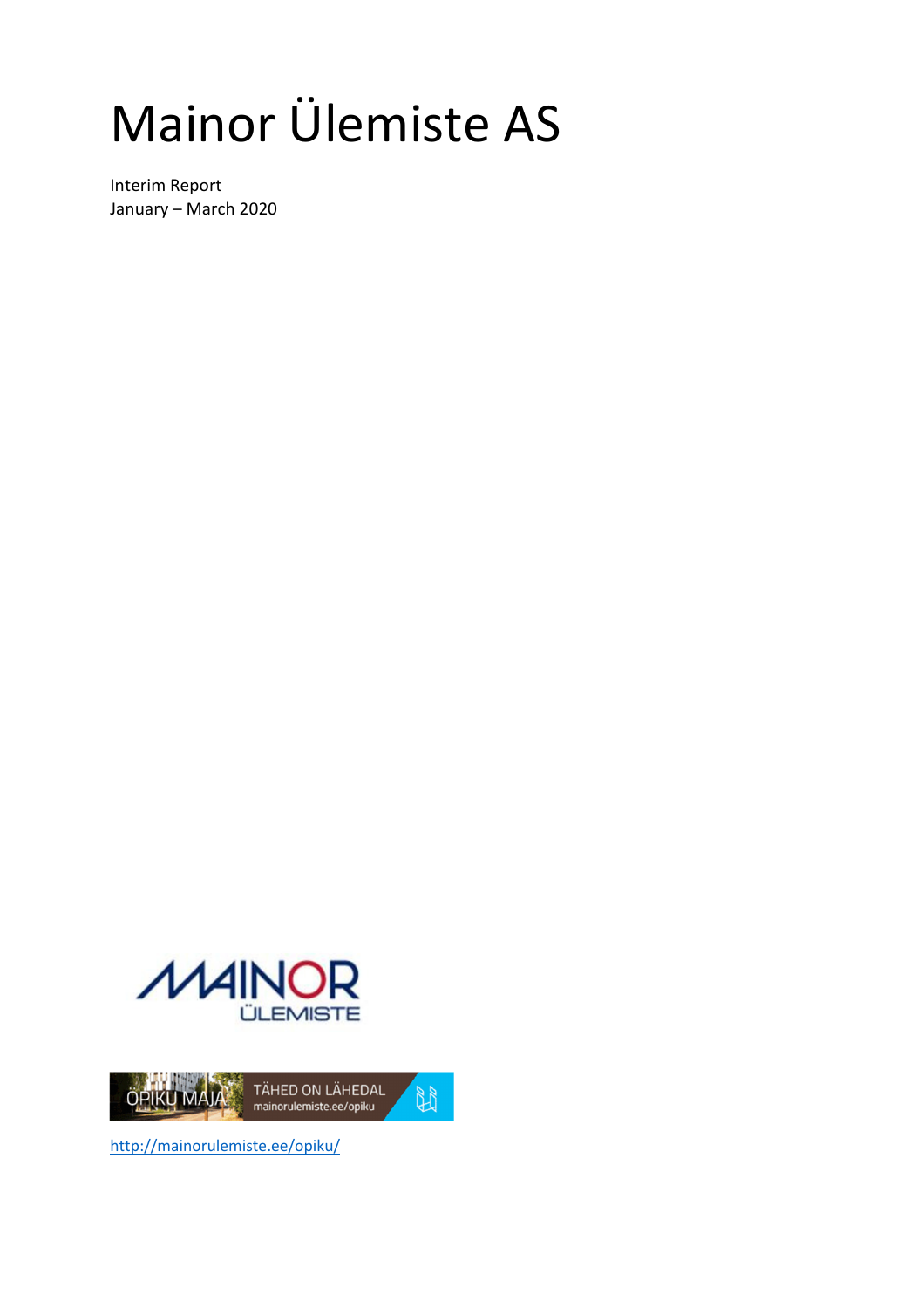## Main Events in the 1Q 2020

We are aware that COVID-19 will unfortunately affect more or less all sectors of the economy in the coming months, including the real estate sector. We have mapped the risk levels of all our customers and found that a very small part of our portfolio has high risk. The occupancy rate of Ülemiste City is still very high. Therefore, we will continue to prepare all planned investments and, after the peak of the crisis, we will make investment decisions so that Ülemiste City companies can continue to expand.

We will proceed with the planning for the office building *Alma Tomingas* with a leasable area of 16.5 thousand  $m^2$  in cooperation with the architectural firm Pluss. This building will be another step on towards creating the talent centric environment in Ülemiste City.

At the same time, we are finalizing planning for a new educational complex with mobility and green areas for the growing schools in the town – Emil School and Tallinn International School – and for Kalli-kalli kindergarten. We are planning a new educational complex in cooperation with  $3 + 1$ Architects. The development of an educational cluster from kindergarten to higher education is a prerequisite for attracting talents.

At the end of February, we signed a 3.2 million euro loan agreement with SEB Bank to create the largest parking house in Ülemiste City, which will provide the city a total of 900 parking spaces. The construction of the parking house consists of two stages. The first stage was completed in the summer of 2018. The second phase was started in December last year, and when the building is completed, nearly 450 vehicles will be added. The whole project will be completed in October this year.

We also announce that on April 6, we made the scheduled half-year interest payment of the bond.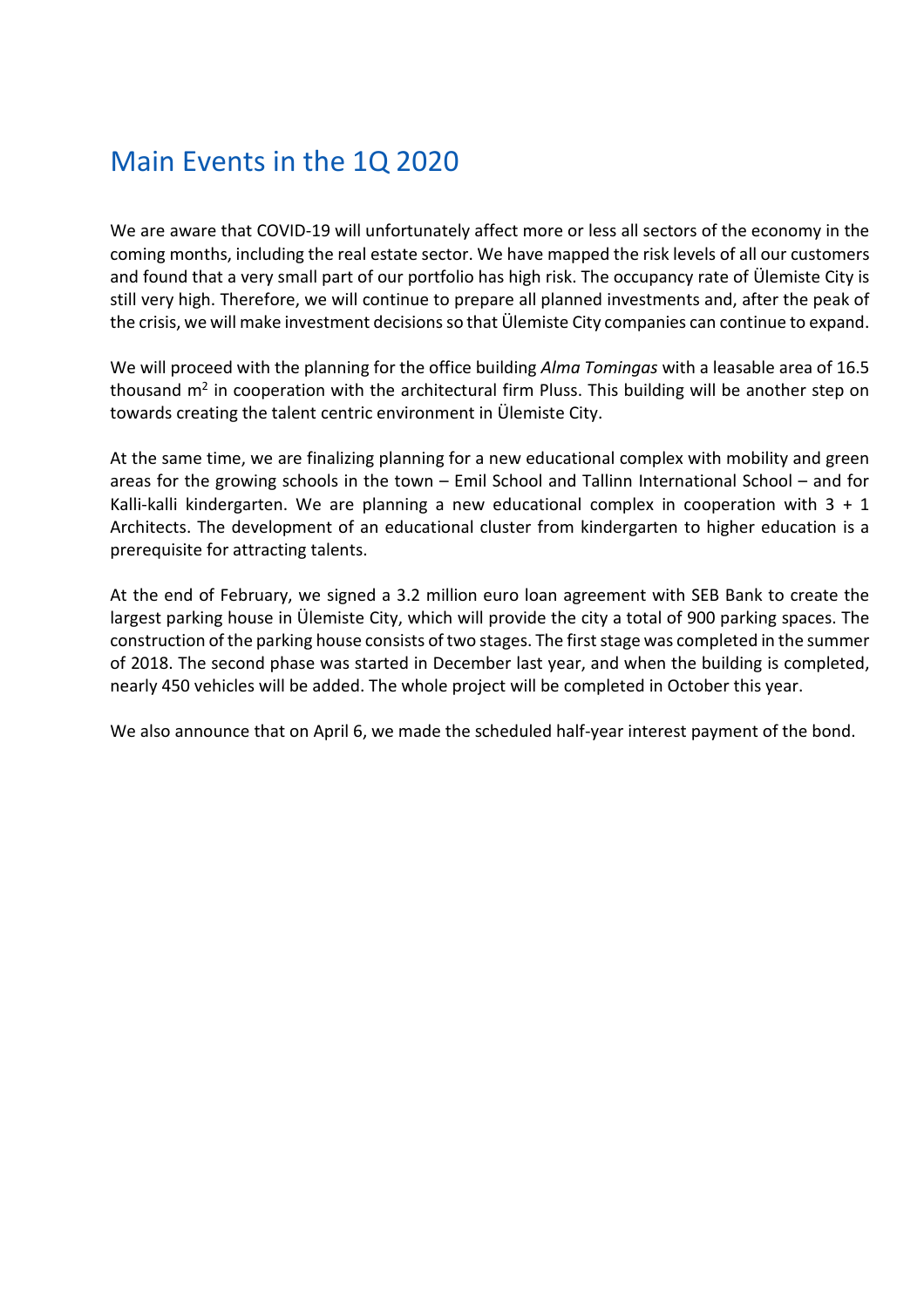### **Ülemiste City Key Figures as of 31.03.2020**

| Rented space                  | 184,501 square meters |
|-------------------------------|-----------------------|
| Incl. rented office space     | 128,218 square meters |
| <b>Occupancy Rate</b>         | 96.2%                 |
| Incl. Office's Occupancy Rate | 99.6%                 |

# 1Q Financial Performance

1Q 2020 – Net profit EUR 1,987 thousand

#### **Net Sales and Net Profit**

- Net sales amounted to EUR 2,794 th in the 1<sup>st</sup> quarter, increase of 3.8% compared to the 1<sup>st</sup> quarter of 2019
- Net profit amounted to EUR 1,987 th, increase of 1.9% compared to the 1<sup>st</sup> quarter of 2019

#### **Expenses**

- Operating expenses increased from EUR 1,476 th ( $1<sup>st</sup>$  quarter 2019) to EUR 1,494 th in the  $1<sup>st</sup>$ quarter of 2020
- Interest expense on loans and issued bonds amounted to EUR 426 th  $(1<sup>st</sup>$  quarter 2020), decrease of 15% compared to the 1<sup>st</sup> quarter in 2019 (EUR 501 th)

#### **Interest-bearing liabilities**

- Mainor Ülemiste AS interest-bearing liabilities amounted to EUR 87,856 th. The Company's four largest creditors at the end of the period were SEB Pank AS, OP Corporate Bank Plc, LHV Pank AS and Luminor Bank AS
- At the end of the reporting period, Mainor Ülemiste had EUR 8,900 th in untapped credit facilities

## Statement of the Management Board

The financial and other additional information published in the Interim Report January – March 2020 is true and complete. Consolidated financial statements give a true and fair view of the actual financial position, results of operations and cash flows of the group.

Consolidated financial statements in the report for the period January – March 2020 are not audited.

UU

Margus Nõlvak Member of the Management Board Tallinn, 23.04.2020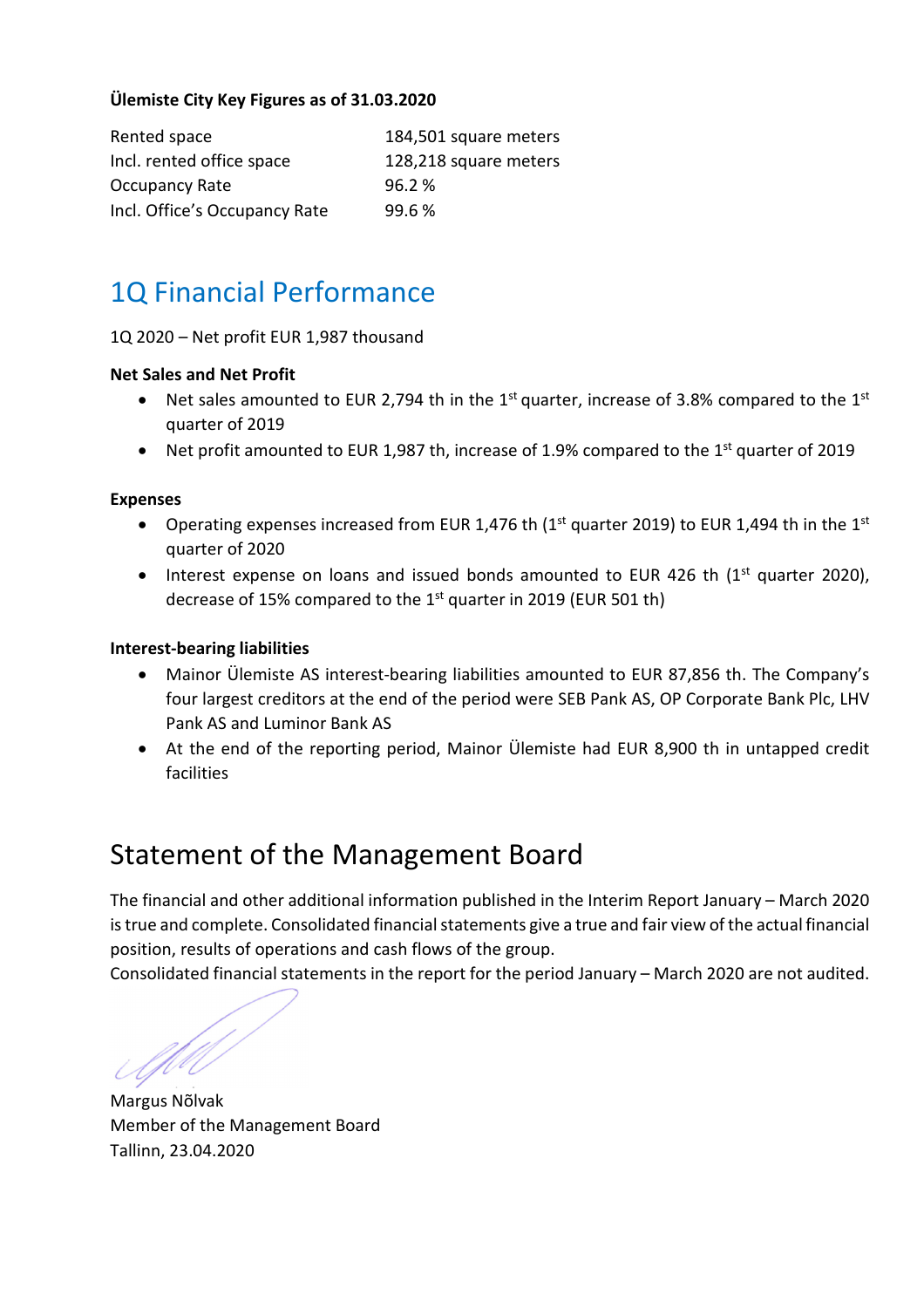# Consolidated Income Statement

## (according to IFRS)

*In thousands Euros* 

| <b>Mainor Ülemiste AS</b>           | <b>1Q 2019</b> | <b>2Q 2019</b> | 3Q 2019 | 4Q 2019 | <b>1Q 2020</b> |
|-------------------------------------|----------------|----------------|---------|---------|----------------|
| <b>Sales</b>                        | 2693           | 2628           | 2 5 3 5 | 2 708   | 2 7 9 4        |
| Cost of Sales                       | $-864$         | $-743$         | $-667$  | $-671$  | $-773$         |
| Administrative expenses             | $-612$         | $-544$         | $-520$  | $-637$  | $-721$         |
| Depreciation                        | $-15$          | $-14$          | $-19$   | $-24$   | $-26$          |
| Income from associate<br>companies* | 1 253          | 760            | 1 0 5 7 | 1 068   | 1 1 2 7        |
| Other operating income              |                |                | 0       | 0       | 3              |
| Other operating expenses            | -4             | -3             | -1      | -3      | -3             |
| Operating profit*                   | 2452           | 2085           | 2 3 8 5 | 2 4 4 1 | 2 4 0 1        |
| Other finance income                | 13             | 17             | 13      | 12      | 12             |
| Interest paid and fees              | $-501$         | $-604$         | -485    | $-730$  | -426           |
| Income tax                          | $-15$          | 0              | 0       | 0       | $\Omega$       |
| Net profit*                         | 1949           | 1498           | 1913    | 1 723   | 1987           |

\* Without change of valuation of Mainor Ülemiste AS's and associate companies' investments properties.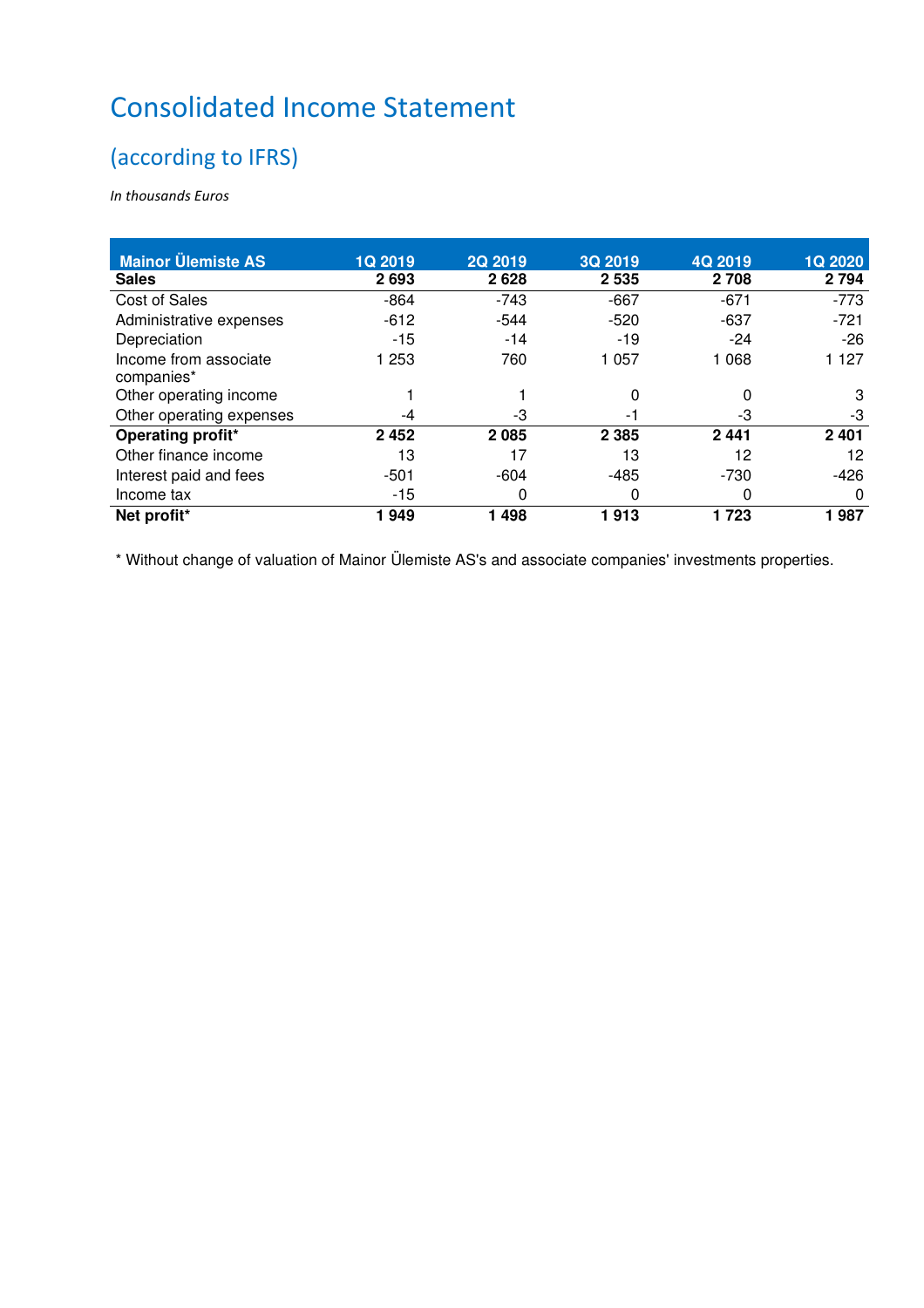# Consolidated Balance Sheet

## (according to IFRS)

*In thousands Euros* 

| <b>Mainor Ülemiste AS</b>                               | 31.03.2019 | 30.06.2019 | 30.09.2019 | 31.12.2019 | 31.03.2020 |
|---------------------------------------------------------|------------|------------|------------|------------|------------|
| Tangible and intangible assets                          | 160        | 162        | 235        | 258        | 257        |
| Property                                                | 124 176    | 129 631    | 133 220    | 137 780    | 142 330    |
| Other                                                   | 9417       | 8659       | 8661       | 8856       | 8756       |
| Financial assets                                        | 39 001     | 38 4 20    | 39 477     | 40 314     | 41 441     |
| Receivables                                             | 1 1 3 7    | 1 590      | 833        | 945        | 1 1 1 5    |
| Cash                                                    | 9646       | 11 988     | 10 542     | 12 937     | 11 009     |
| <b>Total assets</b>                                     | 183 537    | 190 450    | 192 968    | 201 090    | 204 908    |
| <b>Owners' equity</b>                                   |            |            |            |            |            |
| Share capital                                           | 19 200     | 18 200     | 18 200     | 18 200     | 18 200     |
| Mandatory reserves                                      | 1920       | 1920       | 1920       | 1920       | 1920       |
| Retained earnings                                       | 80 869     | 80 966     | 82 879     | 89 622     | 91 609     |
| <b>Total equity</b>                                     | 101 989    | 101 086    | 102 999    | 104 722    | 111 729    |
| <b>Liabilities</b>                                      |            |            |            |            |            |
| Debt                                                    | 78 791     | 82 807     | 85 309     | 86 511     | 87856      |
| <b>Other liabilities</b>                                | 765        | 765        | 1 0 1 4    | 1 339      | 1 3 1 6    |
| Accounts payable                                        | 1992       | 5792       | 3646       | 3 4 9 8    | 4 0 0 7    |
| <b>Total liabilities</b>                                | 81 548     | 89 364     | 89 969     | 91 348     | 93 179     |
| <b>TOTAL LIABILITIES &amp; OWNERS'</b><br><b>EQUITY</b> | 183 537    | 190 450    | 192 968    | 201 090    | 204 908    |

\* Without change of valuation of Mainor Ülemiste AS's and associate companies' investments properties.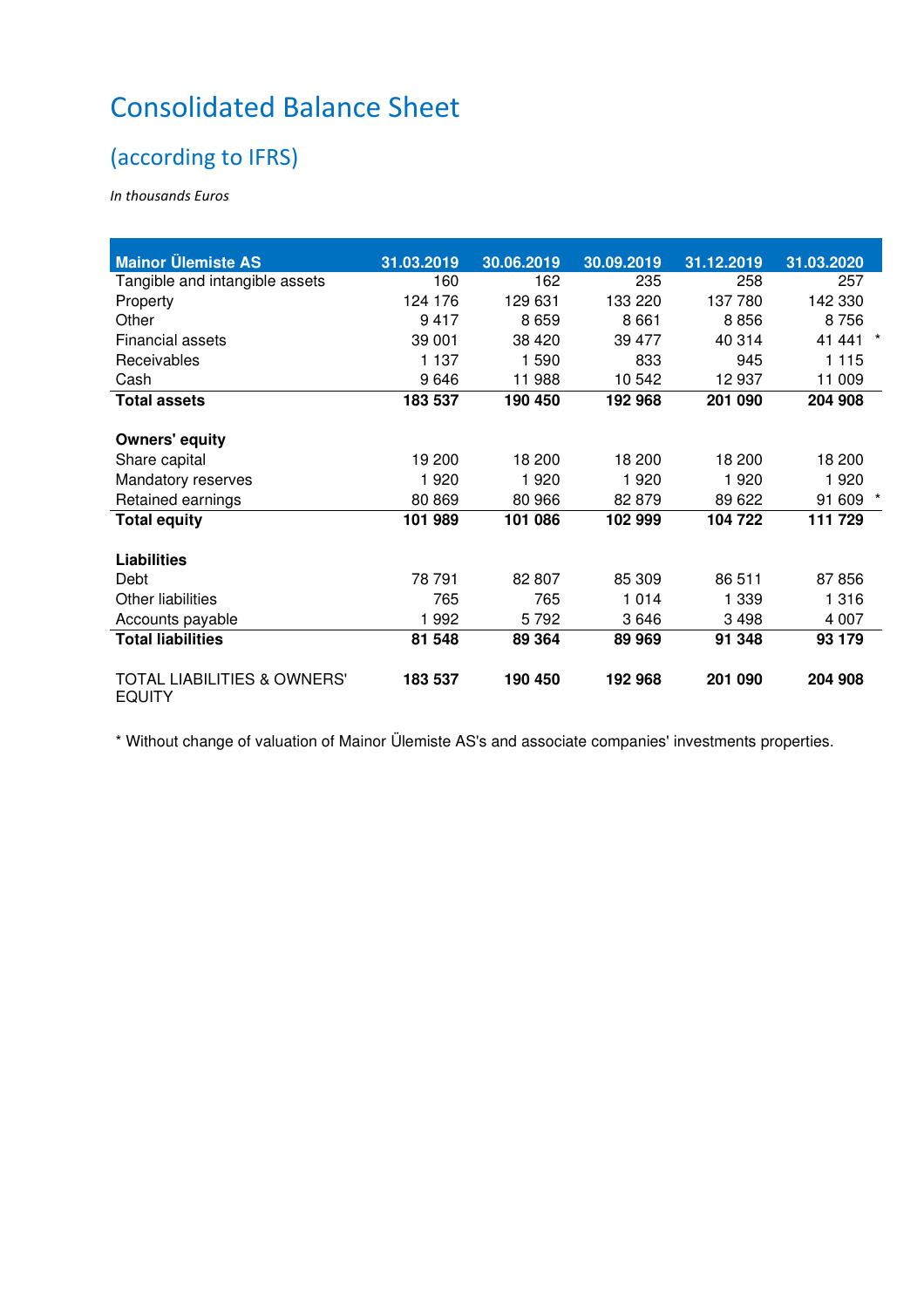# Consolidated Statement of Changes in Equity

*In thousands of euros* 

|                                         | <b>Share</b><br>capital | <b>Statutory</b><br><b>reserve</b> | <b>Retained</b><br>earnings | <b>Total Equity</b> |
|-----------------------------------------|-------------------------|------------------------------------|-----------------------------|---------------------|
| Balance at 31.12.2017                   | 19 200                  | 1920                               | 70817                       | 91 937              |
| Dividends declared                      |                         |                                    | $-1232$                     | $-1232$             |
| Total comprehensive income for the year |                         |                                    | 9 3 3 4                     | 9 3 3 4             |
| Balance at 31.12.2018                   | 19 200                  | 1920                               | 78919                       | 100 039             |
| Payments to shareholders                | $-1000$                 |                                    |                             | $-1000$             |
| Dividends declared                      |                         |                                    | $-1400$                     | $-1400$             |
| Total comprehensive income for the year |                         |                                    | 12 102                      | 12 102              |
| Balance at 31.12.2019                   | 18 200                  | 1920                               | 89 622                      | 109 742             |
| Dividends declared                      |                         |                                    |                             | $\Omega$            |
| Total comprehensive income for the year |                         |                                    | 1987                        | 1987                |
| Balance at 31.03.2020                   | 18 200                  | 1920                               | 91 609                      | 11 729              |